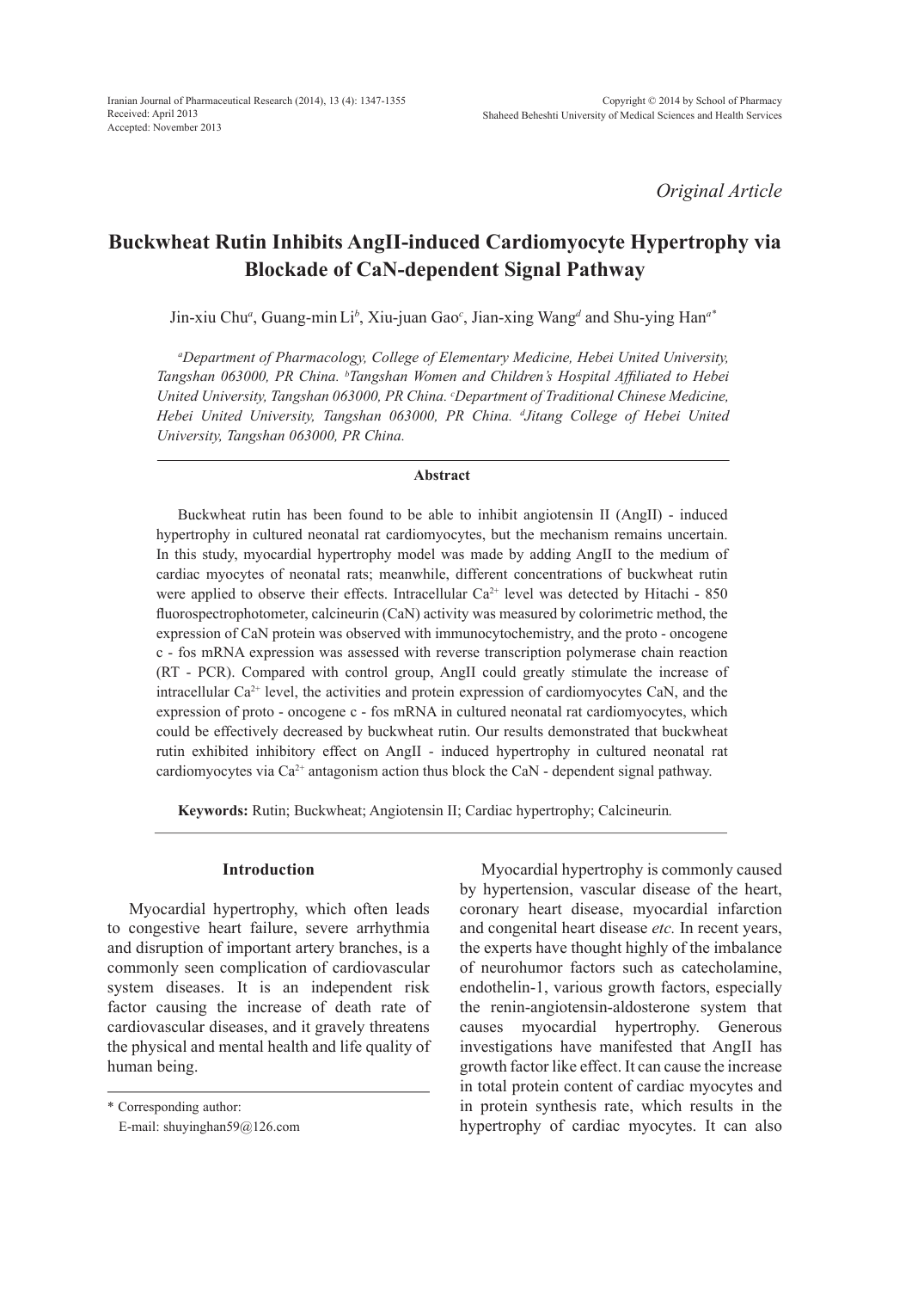increase the synthesis and excretion of matrixes of myocardium interstitial cells (mainly cardiac fibroblasts) and causes myocardial hypertrophy or myocardial fibrosis. The elevation of intracellular  $Ca^{2+}$  level is indicated to be the central link of hemodynamics overload and various neurohumor factors inducing myocardial hypertrophy.  $Ca^{2+}$  - calmodulin (CaM) dependent CaN pathway is a recently discovered important signal transduction pathway, which directly participates in several extracellular signal pathways that cause myocardial hypertrophy.

As to the treatment of myocardial hypertrophy, immunodepressant Cyclosporin A (CsA) is studied the most. CsA could effectively suppress the expression of myocardial  $CaN-NFAT<sub>3</sub>$ - $GATA<sub>4</sub>$  thus inhibit myocardial hypertrophy and improve congestive heart failure. Due to the impact of side effects, CsA has not been spreadly applied in the clinic.

Rutin, also named as globulariacitrin and rutoside, possess many pharmacological activities including lowering the capillary permeability, anti-inflammatory, anti-anaphylaxis, anti-tumor, anti-bacteria, anti-virus and hepato-protection. Buckwheat rutin is an active ingredient extracted from *Fagopyrum esculentum* Moench. [F. sagittatum Gilib; Polygonum fagopyrum L.] with abundant resources and mature techniques. Our previous studies have found rutin could inhibit AngII - induced hypertrophy in cultured neonatal rat cardiomyocytes. To investigate the mechanism, intracellular  $Ca^{2+}$  level, the activities and protein expression of CaN, and the expression of proto - oncogene c - fos mRNA in cultured neonatal rat cardiomyocytes induced by AngII were determined. The finding could provide experimental evidence for the development of new drugs for prevention and cure of myocardial hypertrophy.

### **Experimental**

#### *Plant materials and isolation of rutin*

Buckwheat, flowers and leaves collected in late autumn from Ku Lun, Inner Mongolia (China), was identified by the Department of Natural Medicinal Chemistry, Hebei United University, Tangshan, China. A voucher specimen is deposited in the Department of Pharmacology, Hebei United University, Tangshan, China. Buckwheat rutin was isolated with the method demonstrated in the literature (1).

### *Cell culture and induction of hypertrophy*

Primary cardiac myocytes were prepared from 1 to 3-day-old Wistar rats hearts following the sequential enzymatic digestion method described previously and were cultured in Dulbecco's Modified Eagle Medium (DMEM) supplemented with 10% FBS, 100 U/mL penicillin, and 100  $\mu$ g/ mL streptomycin at 37 °C in a 5%  $CO_2$  humidified incubator. Hypertrophy of cardiac myocytes was induced by adding  $10^{-7}$  mol/L AngII, a known promoting growth factor, to serum-free medium (1). All procedures were approved by the Ethical Committee for Laboratory Animals of Hebei United University and were performed in accordance with the Principles in Animal Care and Use of the Committee.

#### *Experimental groups(1)*

The primarily cultured cardiac myocytes were synchronized with serum-free DMEM for 24 h as they grew to the proper density, then the cells were grouped as follows:

Control group: Cultured in serum-free DMEM.

Model group: Cultured in serum-free DMEM supplemented with  $10^{-7}$  mol/L Ang II.

Rutin I group: Cultured in serum-free DMEM supplemented with 0.8 mg/L rutin 30 min prior to Ang II.

Rutin II group: Cultured in serum-free DMEM supplemented with 4.0 mg/L rutin 30 min prior to Ang II.

Rutin III group: Cultured in serum-free DMEM supplemented with 8.0 mg/L rutin 30 min prior to Ang II.

Different dosages of rutin were chosen according to previous studies.

# *Detection of intracellular Ca2+ level* (2)

Cardiac myocytes were treated with various concentrations of rutin for 24 h, then, intracellular  $Ca^{2+}$  levels were detected with Fura-2/AM, the specific indicator of  $Ca<sup>2+</sup>$ . Briefly, cardiac myocytes were loaded with 4 µmol/L Fura-2 / AM (dissolved in dimethyl sulfoxide with 0.02% pluronic) for 30 minutes at 37  $^{\circ}$ C in a humidified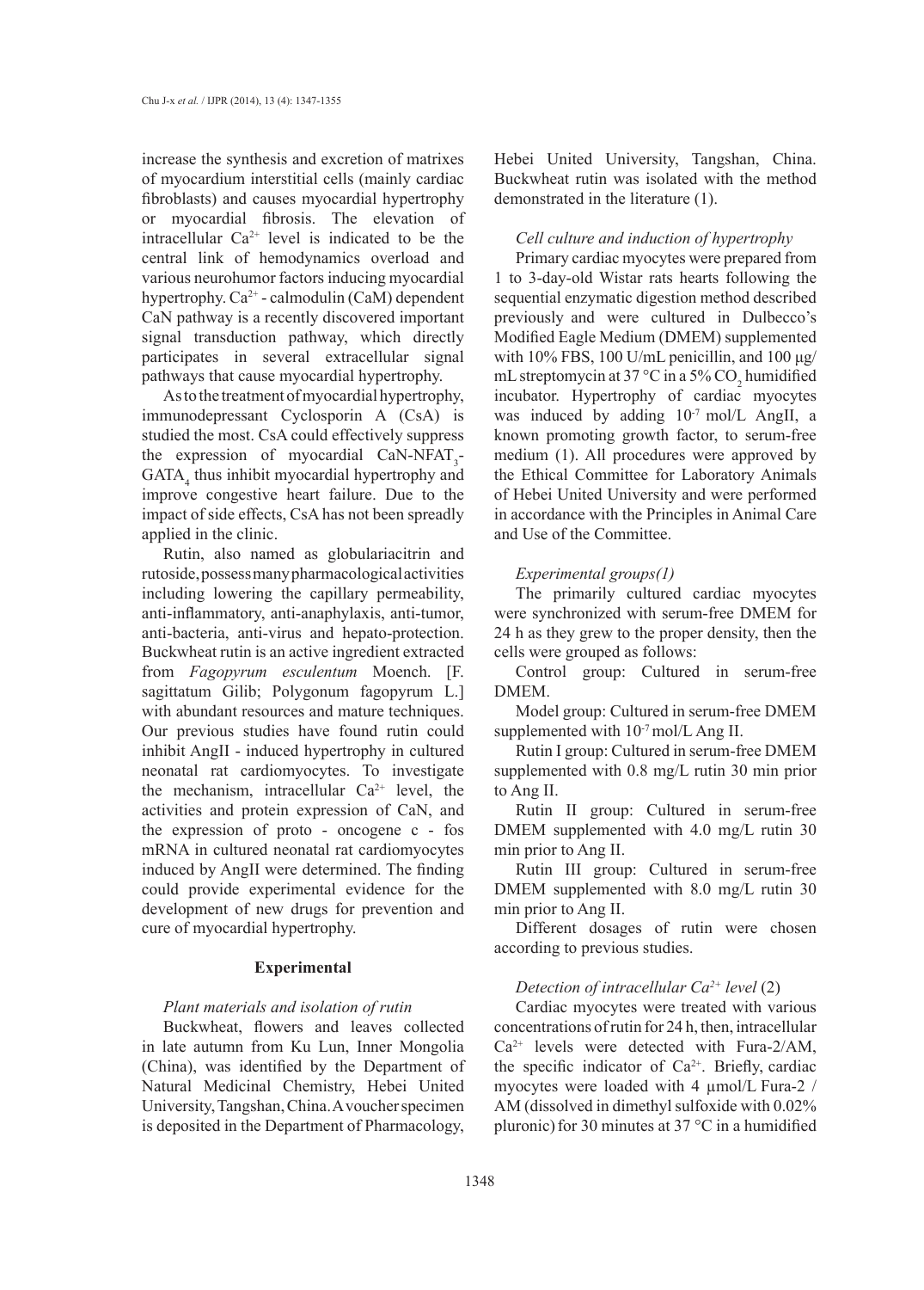incubator with 95% air  $/5\%$  CO<sub>2</sub>. Cells were then washed three times with modified Hanks› buffer containing (mmol/L) NaCl 137, NaHCO<sub>3</sub> 4.2, NaHPO<sub>4</sub>3, KCl 5.4, KH<sub>2</sub>PO<sub>4</sub> 0.4, CaCl<sub>2</sub> 1.3,  $MgCl<sub>2</sub> 0.5, MgSO<sub>4</sub> 0.8, glucose 10, and HEPES$ 5 (pH 7.4). Fluorescence was determined with the Hitachi - 850 fluorospectrophotometer using dual excitatory wavelengths of 343 and 380 nm and a single-emission wavelength of 520 nm.  $[Ca^{2+}]$ <sub>i</sub> was determined with the equation of Grynkiewicz et al:  $[Ca^{2+}] = K_d \times B(R - R_{min})/$  $(R<sub>max</sub>-R)$ , where  $K<sub>d</sub>$  is the dissociation constant for fura 2 -  $Ca^{2+}$  and taken to be 224 nmol/L,  $\beta$  is the ratio of fluorescence at 380 nm and zero  $Ca^{2+}$  $(F_{380min})$  and saturating  $Ca^{2+}$  ( $F_{380max}$ ) conditions, and  $\overline{R}$  is the ratio of fluorescence obtained with excitation at 343 and 380 nm, with min and max subscripts denoting the ratios obtained under  $Ca^{2+}$ -free and  $Ca^{2+}$ -saturated conditions, respectively. The unit of  $[Ca^{2+}]$  is nmol/ L. The test was repeated for six times.

# *Preparation of cardiac myocytes and measurement of protein content*

Cardiac myocytes were dealed with drugs and AngII for 24 h, and then they were washed thoroughly with PBS for three times and collected, precooled homogenate (50 mmol/L Tris PH7.5, 0.1 mmol/L EGTA, 1 mmol/L EDTA, 0.5 mmol/L DTT, 50 μg/mL PMSF, 50 μg/mL STI, 5 μg/mL leupeptin, 5 μg/mL aprotinin) was added and the cells were broken into pieces by repeated freezing and thawing, and centrifuged at  $4^{\circ}$ C, 12000 g for 10 min. The supernatant was obtained and protein content was measured by Brad-ford method.

#### *Measurement of CaN activity*

CaN activity was measured by colorimetric method referred to the literature (3) with some modification. Briefly, after 20 μL of above supernatant and 380 μL of substrate reacted at 30 °C for 10 min, 0.5 mmol/L NaCO<sub>3</sub> and 0.4 mmol/L EGTA were added to stop the reaction and the absorbance was measured by automatic microplate reader at 410 nm (results expressed as  $A_{410nm}$ ). The substrates were used for zero setting. Substrate I contained 50 mmol/L Tris-HCl PH 7.4, 0.5 mmol/L DTT, 0.2 mg/mL BSA, 10 mmol/L PNPP,  $0.5$ mmol/L MnCl<sub>2</sub>,  $0.2$ 

mmol/L CaCl<sub>2</sub>, 0.3  $\mu$ mol/L CaM. Substrate II contained 3 mmol/L EGTA without  $CaCl<sub>2</sub>$  and CaM.  $A_{410nm}$  with substrate I reflected the activity of total phosphatases, and  $A_{410nm}$  with substrate II reflected the activity of other phosphatases except CaN. So,  $A_{410nm}$  of CaN was their subtraction. CaN activity was expressed as  $A_{410\text{nm}}/$ mgpr.

# *CaN protein expression observed by immunocytochemistry*

Primarily cultured cardiac myocytes were seeded in 24-well plate with 10 mm×8 mm sterile coverslips  $(3\times10^5 \text{ cells/mL}, 1 \text{ mL per hole})$  and cultured for 48 h prior to 24 h' synchronization, dealed with drugs for another 24 h before termination, fixed with 4% paraformaldehyde. CaN protein expression was detected using mouse monoclonal antibody raised against rat CaN-α (Wuhan Boster Bio - Engineering Limited Company, China) as first antibody and biotinlabeled goat anti-mouse IgG as second antibody. Photos were analyzed by MoticMed System 6.0A (Beihang University, Beijing, China).

### *Measurement of c-fos mRNA by RT-PCR*

Total RNA was isolated by Trizol and its density and purity were monitored by extraviolet spectro- luminosity instrument. The ratio of A260 /A280 was among 1.8~2.0. Apex time of c-fos mRNA expression stimulated by Ang II was observed and the effect of buckwheat rutin on c-fos mRNA expression at apex time was evaluated by RT-PCR. The following c-fos primers designed by Stepien (4) were used: sense primer 5′-AGC TGA CAG ATA CGC TCC AA-3′, and antisense primer 5′-TAG GTG AAG ACA AAG GAA GAC G-3′, length of the amplification fragment was 556 bp. The control GAPDH primer: sense primer 5′-TGC TGA GTA TGT CGT GGA G-3′, and antisense primer 5′-GTC TTC TGA GTG GCA GTG AT-3′), length of the amplification fragment was 288 bp (Synthesized by Shanghai biological engineering limited company). Destination gene magnification was carried out according to directions of RT-PCR kit. The conditions were as follows: synthesis and pre-denaturation of c-DNA at 37 °C for 60min, one cycle at 95 °C for 5min, amplification of PCR by 35 cycles at 94 °C for 50 s, 60 °C for 45 s and 72 °C for 1 min, and then extension at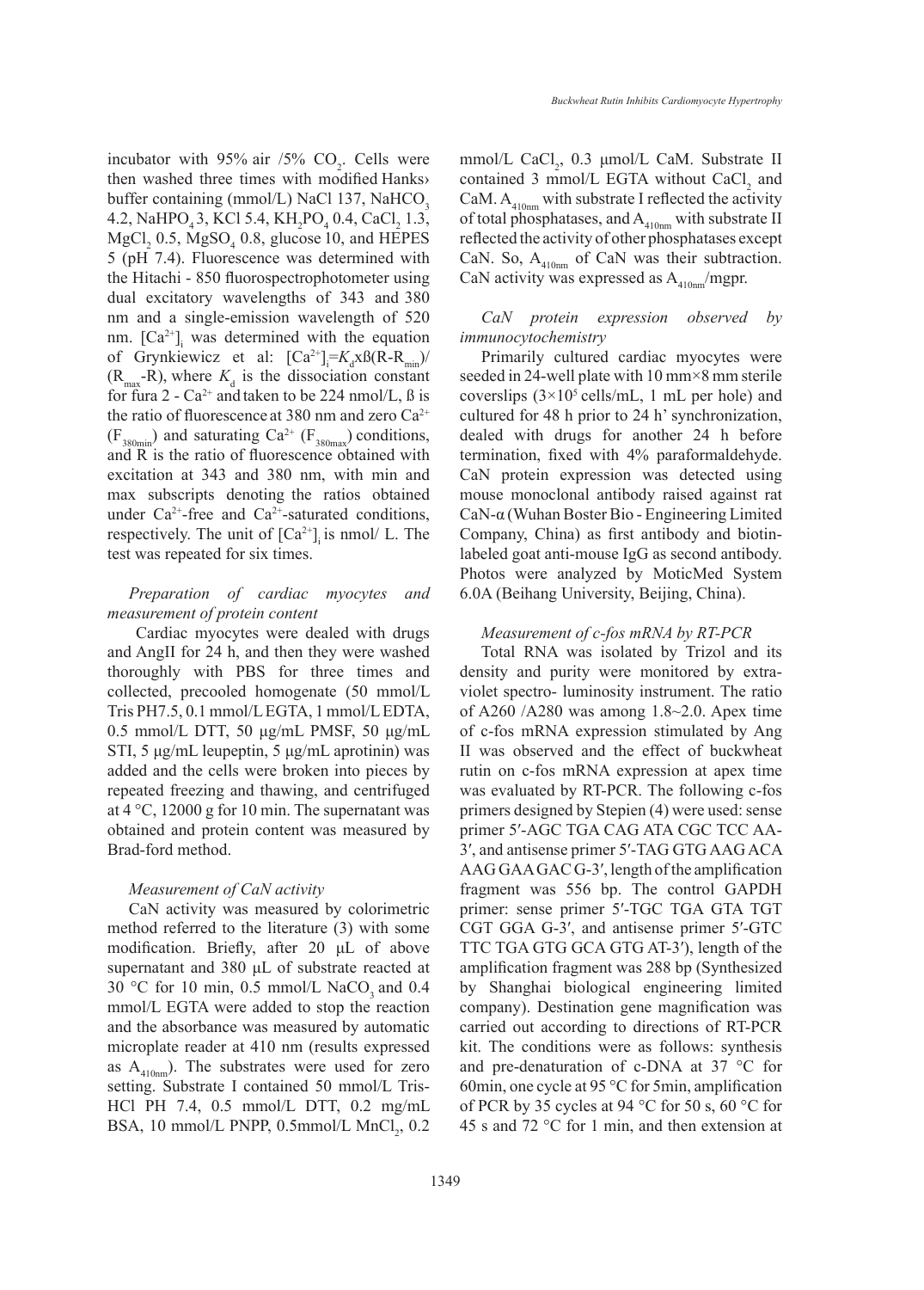

**Figure 1.** CaN activity of Ang II-induced cardiac myocytes treated with buckwheat rutin.  $P < 0.05$  vs control group;  $\Delta P < 0.05$ , ∆∆ *P* < 0.01 vs model group (n=8).

72 °C for 7 min. Amplified product of c-fos and GAPDH 5 μL plus 2 μL sample buffer solution were electrophoresed for 40 min in 2% agarose gel at 80V respectively. The electrophoretogram was scanned by gel image analysis instrument and gray scale measurement was carried out through QuantityOne image analysis software. The ratio of c-fos to GAPDH was calculated.

#### *Statistical analysis*

Statistical analyses were performed with the GraphPad instat software. Data were expressed as mean  $\pm$  standard deviation (S.D). Statistical significances were analyzed using the ANOVA test. A value of  $P < 0.05$  was considered significant.

# **Results and Discussion**

Results showed  $[Ca^{2+}]$ <sub>i</sub> in control group, model group, Rutin I group, Rutin II group and Rutin III group were  $121 \pm 22$  nmol/ L,  $178 \pm 25$ nmol/ L ( $P < 0.01$  v.s. control group),  $153 \pm 27$ nmol/ L, 132 ± 21 nmol/ L (*P* < 0.05 v.s. model group ),  $128 \pm 24$  nmol/ L ( $P < 0.05$  v.s. model group ) respectively. Buckwheat rutin inhibited increase of  $[Ca^{2+}]$ <sub>i</sub> in Ang II - induced cardiac myocytes remarkably.

CaN activity of 10-7 mol/L Ang II -induced cardiac myocytes was twice more than that of control group. Buckwheat rutin at 0.8 mg/L, 4.0 mg/L, 8.0 mg/L could obviously inhibit the increasing of CaN activity caused by Ang II ( $P < 0.05$ ,  $P < 0.01$ ,  $P < 0.01$ ) and showed

dose-dependent relationship (Figure 1). Results of immunocytochemistry showed that in control group, CaN protein mainly presented intracytoplasm in cardiac myocytes especially remarkable around the nuclear membrane, *i.e*., cytoplasm of cardiac myocytes was brown while the nuclei were almost not stained. As shown in the photos (Figure 2), the brown granulas in the cytoplasm of cardiac myocytes stimulated by Ang II accumulated obviously especially remarkable around the nuclear membrane. The staining in buckwheat rutin treated groups was much lighter than the model group. When analyzed by the MoticMed System 6.0A, the CaN protein expression (OD ratio) in cardiac myocytes of Ang II group  $(1.541 \pm 0.075)$  was notably increased compared with the control group  $(0.682 \pm 0.038)$  $(P < 0.01)$ , whereas, buckwheat rutin at dosages of 0.8 mg/L, 4.0 mg/L, 8.0 mg/L could greatly decrease the Ang II induced expression of CaN protein to  $1.503 \pm 0.064$ ,  $1.488 \pm 0.071$  and  $0.822 \pm 0.051$  respectively (*P*<0.01) in a doseeffect relationship (Figure 3).

Apex time of c-fos was measured, and the results of five repeated experiments indicated that c-fos mRNA expression started to increase 15min after the action of  $10^{-7}$  mol/L Ang II in cultured neonatal rat cardiac myocytes, and reached its peak at 30min which was 2.8 times that of control group  $(P \le 0.01)$ . After that, the expression of c-fos mRNA began to decrease gradually and nearly went back to normal level in 2 hours. This demonstrated that c-fos mRNA expression was stimulated by Ang II and existed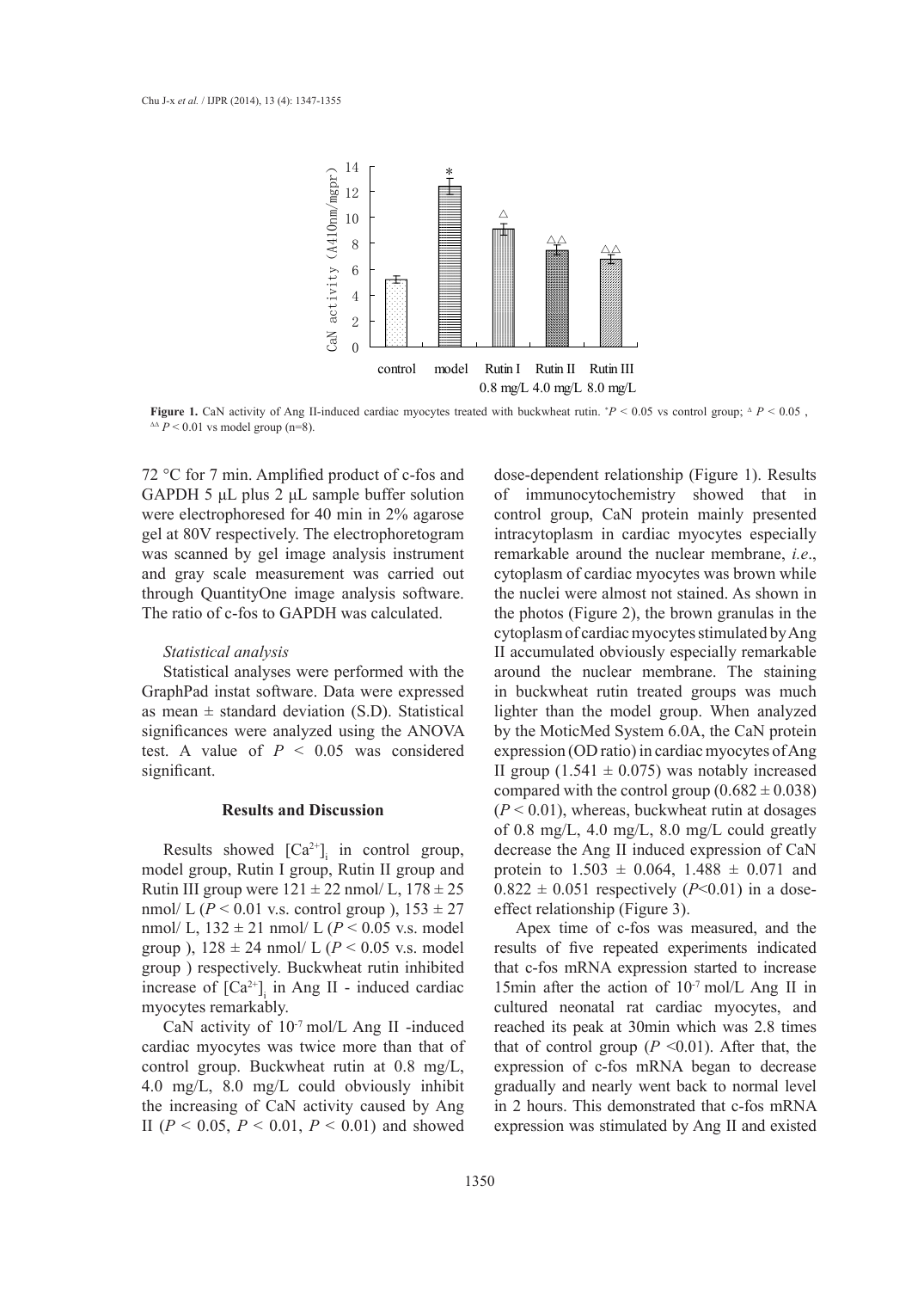

**Figure 2.** Expression of CaN protein in cardiac myocytes with CnA anti-body as a marker (IC,  $\times$  200) (1) control 2) model 3) Rutin I 0.8 mg/L  $\overline{4}$  Rutin II 4.0 mg/L  $\overline{5}$  Rutin III 8.0 mg/L).



**Figure 3.** Expression of CaN protein in AngII-induced cardiac myocytes treated with buckwheat rutin (OD ratio, n=6).  $P < 0.01$  *vs* control group; ∆*P* < 0.01 *vs* model group.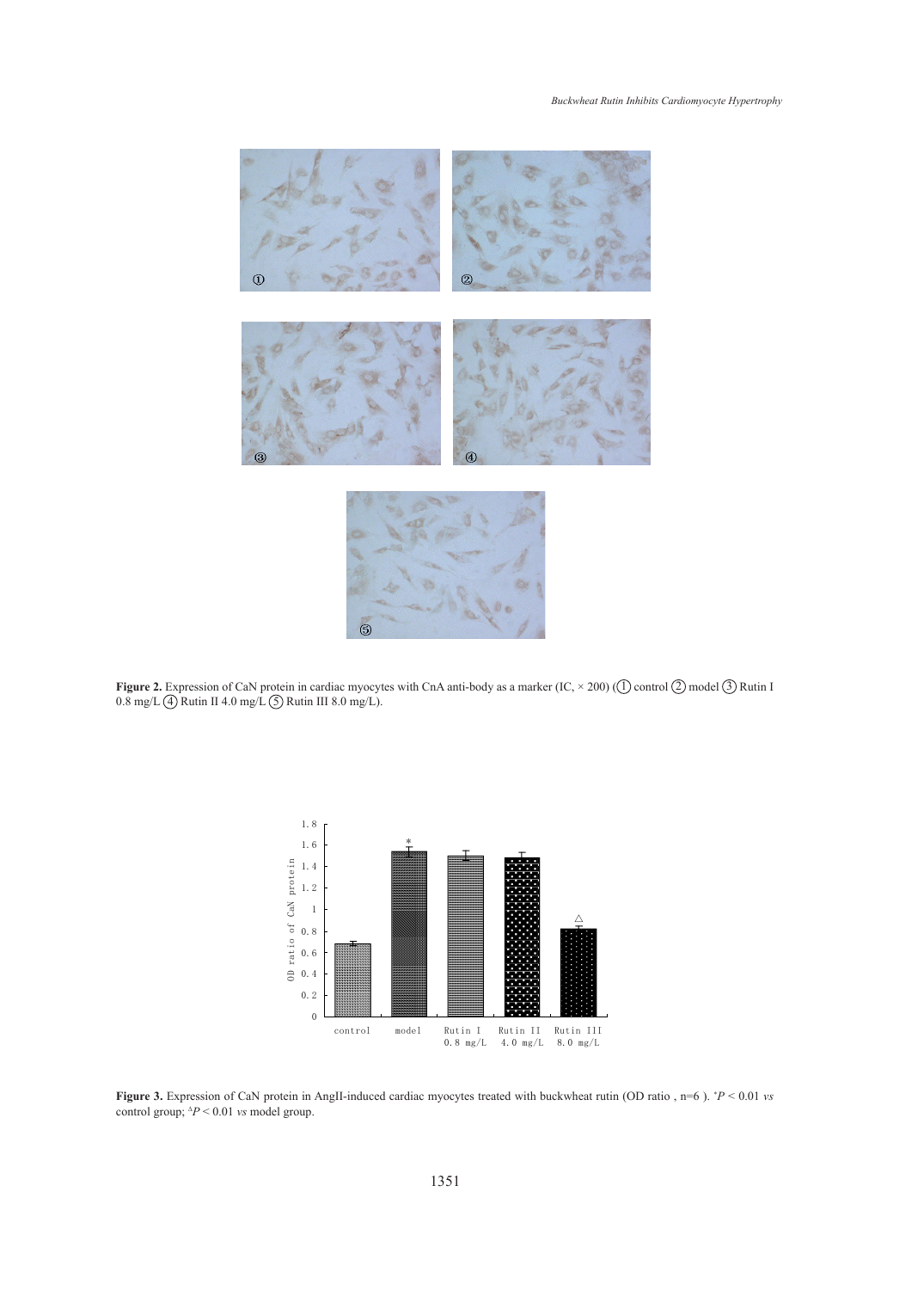| Group     | Dose                                    | c-fos mRNA/GAPDH mRNA(mean $\pm$ SD)              |
|-----------|-----------------------------------------|---------------------------------------------------|
| Control   |                                         | $0.69 \pm 0.22$                                   |
| Model     | $10^{-7}$ mol/L Ang II                  | $1.61 \pm 0.35^*$                                 |
| Rutin I   | $10^{-7}$ mol/L Ang II + 0.8 mg/L rutin | $1.19 \pm 0.44^{\circ}$                           |
| Rutin II  | $10^{-7}$ mol/L Ang II + 4.0 mg/L rutin | $1.03 \pm 0.24$ <sup><math>\triangle</math></sup> |
| Rutin III | $10^{-7}$ mol/L Ang II + 8.0 mg/L rutin | $0.86 \pm 0.22^{\Delta}$                          |

**Table 1.** Effects of buckwheat rutin on c-fos mRNA expression in cardiac myocytes of neonatal rats induced by Ang II.

\* *P* < 0.01 *vs* control group; <sup>∆</sup>*P* < 0.01 *vs* model group (n=10).



**Figure 4.** Time course of Ang II - induced c-fos mRNA expression in cultured neonatal rat cardiac myocytes (mean  $\pm$  SD, n=5).



**Figure 5.** Effect of buckwheat rutin on c-fos mRNA expression in cardiac myocytes of neonatal rats induced by Ang II (M: Marker, 1: Control group, 2: Model group, 3: Rutin I 0.8 mg/L, 4: Rutin II 4.0 mg/L, 5: Rutin III 8.0 mg/L).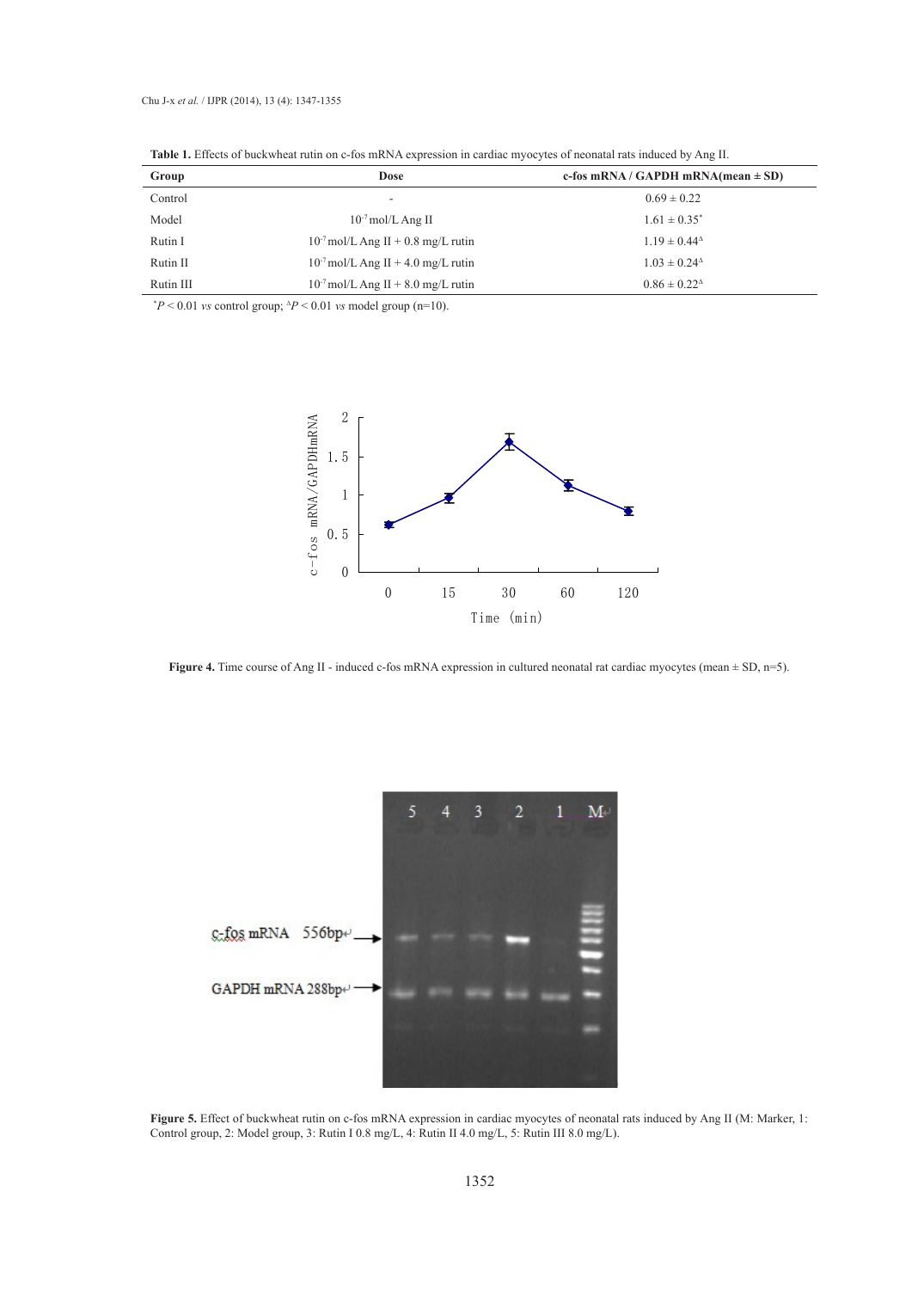specific time difference (Figure 4). The primarily cultured cardiac myocytes were synchronized with serum-free DMEM for 24 h as they grew to the proper density, then they were treated with different dosages of buckwheat rutin at 30 min prior to Ang II. At the apex time when the expression of c-fos mRNA reached the peak, *i.e*., 30 min after the addition of Ang II, total RNA was isolated from the cells and the expression of c-fos mRNA was detected. Results showed that c-fos mRNA expression in Ang II group was much higher than that in control group  $(P < 0.01)$ , while different concentrations of buckwheat rutin could obviously reverse these changes. Compared with Ang II group, c-fos mRNA expression in different concentrations of buckwheat rutin decreased 26% (*P* < 0.05), 36% (*P* < 0.01) and 47% (*P* < 0.01) individually (Table 1, Figure 5).

Myocardial hypertrophy and fibrosis are the basic responses of myocardium to the alteration of mechanical load and neurohumor factors. The pathological changes of myocardial hypertrophy mainly include hypertrophy of cardiac myocytes and proliferation of non- cardiac myocytes. Renin-angiotensin system (RAS) is one of the most important reasons besides pressure overloading, nordrenaline and thyrine for myocardial hypertrophy. Ang II, the chief active peptide of RAS, is an effective promoter for cell growth which can facilitate the growth of various cardiovascular cells such as the cardiac myocytes, cardiac fibroblasts and vascular smooth muscle cells (5, 6). In recent years, the role of Ang II in the mechanism of myocardial hypertrophy has been investigated intensively and researchers have found that Ang II acts on  $AT_1$  receptor to promote cell growth in a concentration-dependent manner (7). Ang II receptors have two major subtypes,  $AT_1$  and  $AT_2$  (8, 9), and the former is considered to be present on the surface of human and rat cardiac myocytes with high affinity. Ang II can activate phospholipase C β by stimulating its G - protein coupled receptor (GPCR) subtype  $G<sub>g(11)</sub>$ , thus leads to the production of the second messenger diacylglycerol (DAG) and inositol  $(1,4,5)$ -trisphosphate  $(IP_3)$ . DAG can activate PKC, as a result, the cell membrane ion channel  $Ca_{\tau}$ opens and  $Ca^{2+}$  inflows, meanwhile, PKC can act on the down level protein substrates and promote myocardial hypertrophy.  $IP_3$  combines directly

with its receptors in sarcoplasmic reticulums and endoplasmic reticulums and causes the release of  $Ca<sup>2+</sup>$  stored in cellular nuclear envelope gaps to caryoplasms and cytoplasms (10-12). Moreover, AT<sub>2</sub> was also reported to play a functional role in the cardiac hypertrophic process *in-vivo* (13).

Viewed from cellular and molecular levels, myocardial hypertrophy consists of the following three fundamental aspects, *i.e*., extracellular stimulation, intracellular signal transduction and intranuclear activation and rearrangement of genes, which evoke the cells to hypertrophy phenotype changes. Different stimuli of hypertrophy can cause activation of specific genes and form various types of distinctive myocardial hypertrophy (14), which depends mainly on the signal pathway they trigger. At present, three signal pathways are considered important in inducing myocardial hypertrophy and fibrosis (15), *i.e*., PKC cascade, MAPK cascade and CaN pathway. CaN is belonged to serine/threonine protein phosphatase, also called protein phosphatase 2 B (PP2B), which is the unique protein phosphatase found to be activated by  $Ca^{2+}$  and calmodulin (CaM). CaN is a heterodimer composed of one 61 KD catalytic subunit CnA and one 19 KD regulatory subunit CnB, and generally distributes in a variety of tissues including the heart. It was reported that all the increase of intracellular  $Ca^{2+}$ from different origins could activate CaN. The nuclear factors of activated T cells (NFAT<sub>3</sub>) could be dephosphorylated by activated CaN, enter the cell nuclei, and act on the zinc finger transcription factor  $GATA_4$  to cause hypertrophy of cardiac myocytes and expression of embryo genes (16-19). Hypertrophy could be suppressed in transgenic mice expressing excessive CaN when given specific inhibitor cyclosporin A to them after birth (20). This illustrated that CaN signal transduction exerted significant role in myocardial hypertrophy process. Furthermore, it was reported that CaN dependent signal pathway participated in Ang II - induced hypertrophy of cardiomyocytes and proliferation of cardiac fibroblasts (21-23). Proto-oncogene c-fos is one of the earlier period respond genes, the expression of which could be induced by many stimuli causing myocardial hypertrophy such as Ang II, endothelin, heart pressure overloading by coarctation of abdominal aorta, and dragging of cultured myocardial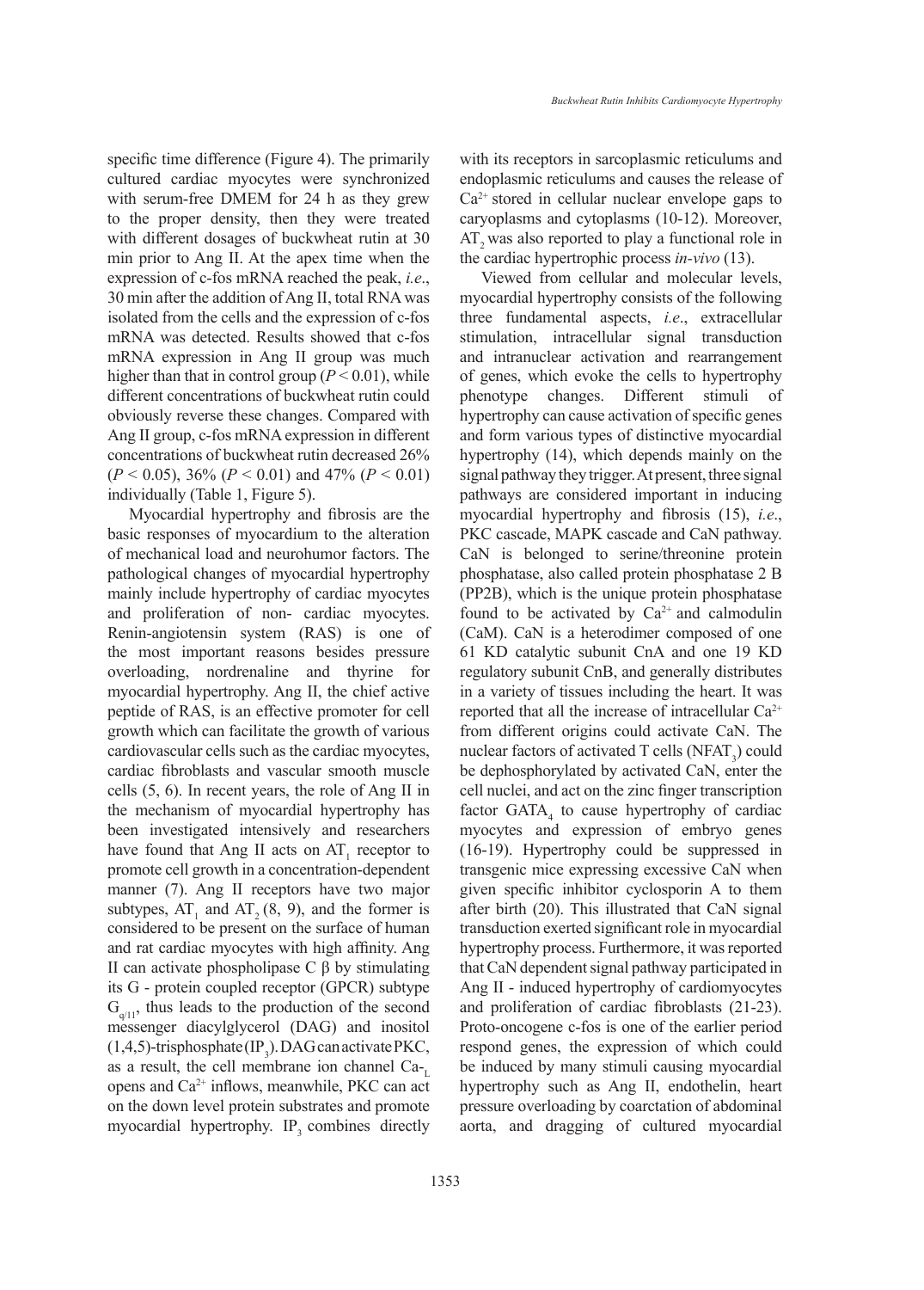cells. The excessively expressed c-fos is an important intranuclear transcription factor in the development of myocardial hypertrophy.

Buckwheat rutin is a major component of buckwheat flavonoids, and rutin exists in no grains other than buckwheat. Previous studies (1, 24) have found that buckwheat rutin could inhibit the hypertrophy of neonatal rat cardiac myocytes induced by Ang II. Our results showed that buckwheat rutin could inhibit the increasing of above parameters in Ang II -induced cardiac myocytes, which manifested that buckwheat could inhibit hypertrophy of Ang II -induced neonatal cardiac myocytes by blockade of CaN dependent signal pathway. This provided potent experimental basis for the development of drugs preventing and treating cardiac hypertrophy. As it should be, the signal transduction pathways inside cardiac myocytes are rather complex, so the mechanism of buckwheat rutin need further investigation.

### **Acknowledgement**

This work was supported by the grant from Department of Science & Technology (No C2010001795) and Department of Education of Hebei Province (No 2011156), China.

### **References**

- Han SY, Chu JX, Li GM, Zhu LS and Shi RF. Effects (1) of rutin from leaves and flowers of buckwheat (Fagopyrum esculentum Moench.) on angiotensin II-induced hypertrophy of cardiac myocytes and proliferation of fibroblasts. *Lat. am J. Pharm*. (2010) 29: 137-140.
- (2) Kanaya N, Murray PA and Damron DS. The differential effects of midazolam and diazepam on intracellular  $Ca<sup>2+</sup>$  transients and contraction in adult rat ventricular myocytes. *Anesth. Analg*. (2002) 95: 1637-1644.
- Shang FJ, Zhao LY, Zheng QS and Wang JP. Inhibitory (3) effect of cyclosporin A on growth and collagen synthesis of rat cardiac fibroblasts induced by arginine vasopressin. *Acta Pharm. Sinica*. (2006) 41: 1044- 1049.
- Stepien O, Gogusev J, Zhu DL, Iouzalen L, Herembert (4) T, Drueke TB and Marche P. Amlodipine inhibition of serum-, thrombin-, or fibroblast growth factorinduced vascular smooth-muscle cell proliferation. *J. Cardiovasc. Pharmacol*. (1998) 31: 786-793.
- (5) Schorb W, Booz GW, Dostal DE, Conrad KM, Chang KC and Baker KM. Angiotensin II is mitogenic in neonatal rat cardiac fibroblasts. *Circ. Res*. (1993) 72:

1245-1254.

- Dostal DE and Baker KM. The Cardiac Renin-(6) Angiotensin System Conceptual, or a Regulator of Cardiac Function? *Circ. Res*. (1999) 85: 643-650.
- (7) Delbosc S, Cristol JP, Descomps B, Mimran A and Jover B. Simvastatin prevents angiotensin II–induced cardiac alteration and oxidative stress. *Hypertension*. (2002) 40: 142-147.
- (8) Regitz-Zagrosek V, Fielitz J and Fleck E. Myocardial angiotensin receptors in human hearts. *Basic Res. Cardiol*. (1998) 93: 37-42.
- Brilla CG, Zhou G, Rupp H, Maisch B and Weber (9) KT. Role of angiotensin II and prostaglandin E2 in regulating cardiac fibroblast collagen turnover. *Am. J. Cardiol*. (1995) 76: 8-13.
- $(10)$  Dolmetsch RE, Lewis RS, Goodnow CC and Healy JI. Differential activation of transcription factors induced by Ca2+ response amplitude and duration. *Nature* (1997) 386: 855.
- (11) Bers DM and Perez-Reyes E.  $Ca^{2+}$  channels in cardiac myocytes: structure and function in  $Ca<sup>2+</sup>$  influx and intracellular Ca2+ release. *Cardiovasc Res*. (1999) 42: 339-360.
- (12) Anger M, Lompré AM, Vallot O, Marotte F, Rappaport L and Samuel JL. Cellular distribution of  $Ca<sup>2+</sup>$  pumps and Ca<sup>2+</sup> release channels in rat cardiac hypertrophy induced by aortic stenosis. *Circulation* (1998) 98: 2477-2486.
- Lakó-Futó Z, Szokodi I, Sármán B, Földes G, Tokola (13) H, Ilves M, Leskinen H, Vuolteenaho O, Skoumal R and Ruskoaho H. Evidence for a functional role of angiotensin II type 2 receptor in the cardiac hypertrophic process in vivo in the rat heart. *Circulation* (2003) 108: 2414-2422.
- (14) Calderone A, Takahashi N, Izzo Jr NJ, Thaik CM and Colucci WS. Pressure-and volume-induced left ventricular hypertrophies are associated with distinct myocyte phenotypes and differential induction of peptide growth factor mRNAs. *Circulation* (1995) 92: 2385-2390.
- (15) Sugden PH. Signaling pathways in cardiac myocyte hypertrophy. *Ann. Med*. (2001) 33: 611-622.
- $(16)$  Zhu ZM, Yang YJ and Zhu SJ. Inositol 1, 4, 5-trisphosphate receptor/calcineurin signaling pathway mediated cardiac hypertrophy. *Chinese J. Cardiol*. (2002) 30: 680-683.
- (17) Zhu SJ, Yang YJ, Yu LJ and Huang L. CaN-NFAT3 signal pathway: a crucial hinge relates  $Ca^{2+}$  signal with cardiomyocyte hypertrophy. *Chinese J. Int. Med*. (2004) 43: 19-21.
- Yang YJ, Zhu SJ, Zhu ZM, Hu HY, Ding G and (18) Zhong J. Effect of intracelluar calcium regulation on the growth of cultured cardiomyocytes. *Chinese J. Cardiol*. (2001) 29: 45-47.
- (19) Schulz RA and Yutzey KE. Calcineurin signaling and NFAT activation in cardiovascular and skeletal muscle development. *Dev. Biol.* (2004) 266: 1-16.
- (20) Molkentin JD, Lu JR, Antos CL, Markham B, Richardson J, Robbins J, Grant SR and Olson EN. A calcineurin-dependent transcriptional pathway for cardiac hypertrophy. *Cell* (1998) 93: 215-228.